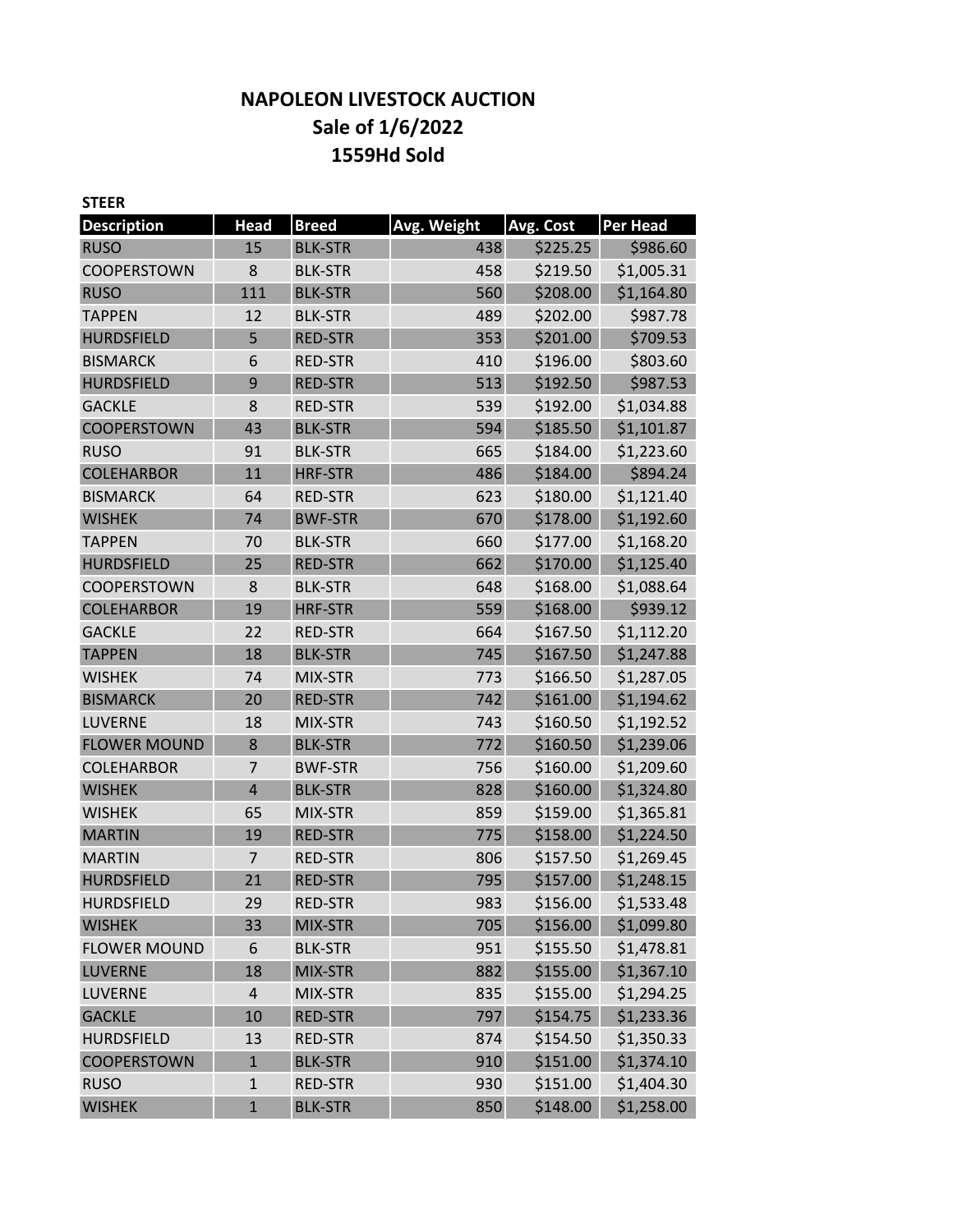| <b>HEIFER</b>      |                |                    |             |           |                 |
|--------------------|----------------|--------------------|-------------|-----------|-----------------|
| <b>Description</b> | <b>Head</b>    | <b>Breed</b>       | Avg. Weight | Avg. Cost | <b>Per Head</b> |
| <b>RUSO</b>        | $\overline{2}$ | <b>BLK-HFR</b>     | 405         | \$182.50  | \$739.13        |
| <b>GACKLE</b>      | $\mathbf{1}$   | <b>RED-HFR</b>     | 355         | \$177.50  | \$630.13        |
| <b>RUSO</b>        | 35             | <b>BLK-HFR</b>     | 501         | \$176.00  | \$881.76        |
| <b>COOPERSTOWN</b> | 9              | <b>BLK-HFR</b>     | 473         | \$170.00  | \$804.10        |
| <b>TAPPEN</b>      | 49             | <b>BLK-HFR</b>     | 605         | \$166.00  | \$1,004.30      |
| <b>RUSO</b>        | 50             | <b>BLK-HFR</b>     | 598         | \$165.50  | \$989.69        |
| <b>GACKLE</b>      | 5              | <b>RED-HFR</b>     | 507         | \$163.50  | \$828.95        |
| <b>COOPERSTOWN</b> | 22             | <b>BLK-HFR</b>     | 529         | \$163.00  | \$862.27        |
| <b>GACKLE</b>      | 14             | <b>RED-HFR</b>     | 596         | \$163.00  | \$971.48        |
| <b>MARTIN</b>      | $\overline{7}$ | <b>RED-HFR</b>     | 551         | \$161.00  | \$887.11        |
| <b>HURDSFIELD</b>  | 5              | <b>RED-HFR</b>     | 492         | \$159.00  | \$782.28        |
| <b>WISHEK</b>      | $\overline{4}$ | <b>RED-HFR</b>     | 618         | \$156.00  | \$964.08        |
| <b>HURDSFIELD</b>  | 26             | <b>RED-HFR</b>     | 633         | \$154.50  | \$977.99        |
| <b>WISHEK</b>      | 28             | <b>BLK/BWF-HFF</b> | 638         | \$152.00  | \$969.76        |
| <b>TAPPEN</b>      | 13             | <b>BLK-HFR</b>     | 703         | \$148.00  | \$1,040.44      |
| <b>WISHEK</b>      | 19             | <b>BLK-HFR</b>     | 652         | \$147.00  | \$958.44        |
| <b>WISHEK</b>      | $\overline{7}$ | <b>RED-HFR</b>     | 636         | \$147.00  | \$934.92        |
| <b>MARTIN</b>      | 21             | <b>RED-HFR</b>     | 723         | \$145.00  | \$1,048.35      |
| <b>HURDSFIELD</b>  | $\overline{7}$ | <b>RED-HFR</b>     | 720         | \$145.00  | \$1,044.00      |
| <b>WISHEK</b>      | 78             | MIX-HFR            | 750         | \$143.50  | \$1,076.25      |
| <b>GACKLE</b>      | 6              | MIX-HFR            | 700         | \$143.00  | \$1,001.00      |
| <b>LUVERNE</b>     | $\mathbf{1}$   | <b>BLK-HFR</b>     | 1,115       | \$117.00  | \$1,304.55      |
| <b>BOWDON</b>      | $\mathbf{1}$   | <b>BLK-HFR</b>     | 1,235       | \$80.00   | \$988.00        |

## **COW**

| <b>Description</b> | Head         | <b>Breed</b>    | Avg. Weight | Avg. Cost | <b>Per Head</b> |
|--------------------|--------------|-----------------|-------------|-----------|-----------------|
| <b>HAZELTON</b>    | 1            | <b>BWF-COW</b>  | 1,460       | \$74.50   | \$1,087.70      |
| <b>TAPPEN</b>      | $\mathbf{1}$ | <b>BLK-COW</b>  | 855         | \$70.00   | \$598.50        |
| <b>HAZELTON</b>    | $\mathbf{1}$ | <b>BWF-COW</b>  | 1,045       | \$69.00   | \$721.05        |
| <b>KINTYRE</b>     | $\mathbf{1}$ | <b>BLK-COW</b>  | 1,345       | \$69.00   | \$928.05        |
| <b>KINTYRE</b>     | $\mathbf{1}$ | <b>RED-COW</b>  | 1,355       | \$68.50   | \$928.18        |
| <b>BOWDON</b>      | $\mathbf{1}$ | <b>BWF-COW</b>  | 1,200       | \$68.00   | \$816.00        |
| <b>HAZELTON</b>    | $\mathbf{1}$ | <b>BLK-COW</b>  | 1,540       | \$68.00   | \$1,047.20      |
| <b>BOWDON</b>      | $\mathbf{1}$ | <b>BLK-COW</b>  | 1,175       | \$67.00   | \$787.25        |
| <b>HAGUE</b>       | $\mathbf{1}$ | <b>RED-COW</b>  | 1,505       | \$66.00   | \$993.30        |
| <b>LINTON</b>      | 6            | MIX-COW         | 1,143       | \$66.00   | \$754.38        |
| <b>KINTYRE</b>     | $\mathbf{1}$ | <b>BLK-COW</b>  | 1,470       | \$65.50   | \$962.85        |
| <b>KINTYRE</b>     | $\mathbf{1}$ | RED-COW         | 1,135       | \$65.00   | \$737.75        |
| <b>HAZELTON</b>    | $\mathbf{1}$ | <b>BWF-COW</b>  | 1,420       | \$64.00   | \$908.80        |
| <b>KINTYRE</b>     | 4            | RED-COW         | 1,354       | \$63.75   | \$863.18        |
| <b>HURDSFIELD</b>  | $\mathbf{1}$ | <b>RED-COW</b>  | 1,360       | \$63.00   | \$856.80        |
| <b>BISMARCK</b>    | $\mathbf{1}$ | <b>BLK-COW</b>  | 1,445       | \$62.50   | \$903.13        |
| <b>KINTYRE</b>     | $\mathbf{1}$ | <b>BLK-COW</b>  | 1,410       | \$62.50   | \$881.25        |
| <b>MARTIN</b>      | $\mathbf{1}$ | <b>CHAR-COW</b> | 1,515       | \$62.00   | \$939.30        |
| <b>HAZELTON</b>    | $\mathbf{1}$ | <b>BWF-COW</b>  | 1,405       | \$61.00   | \$857.05        |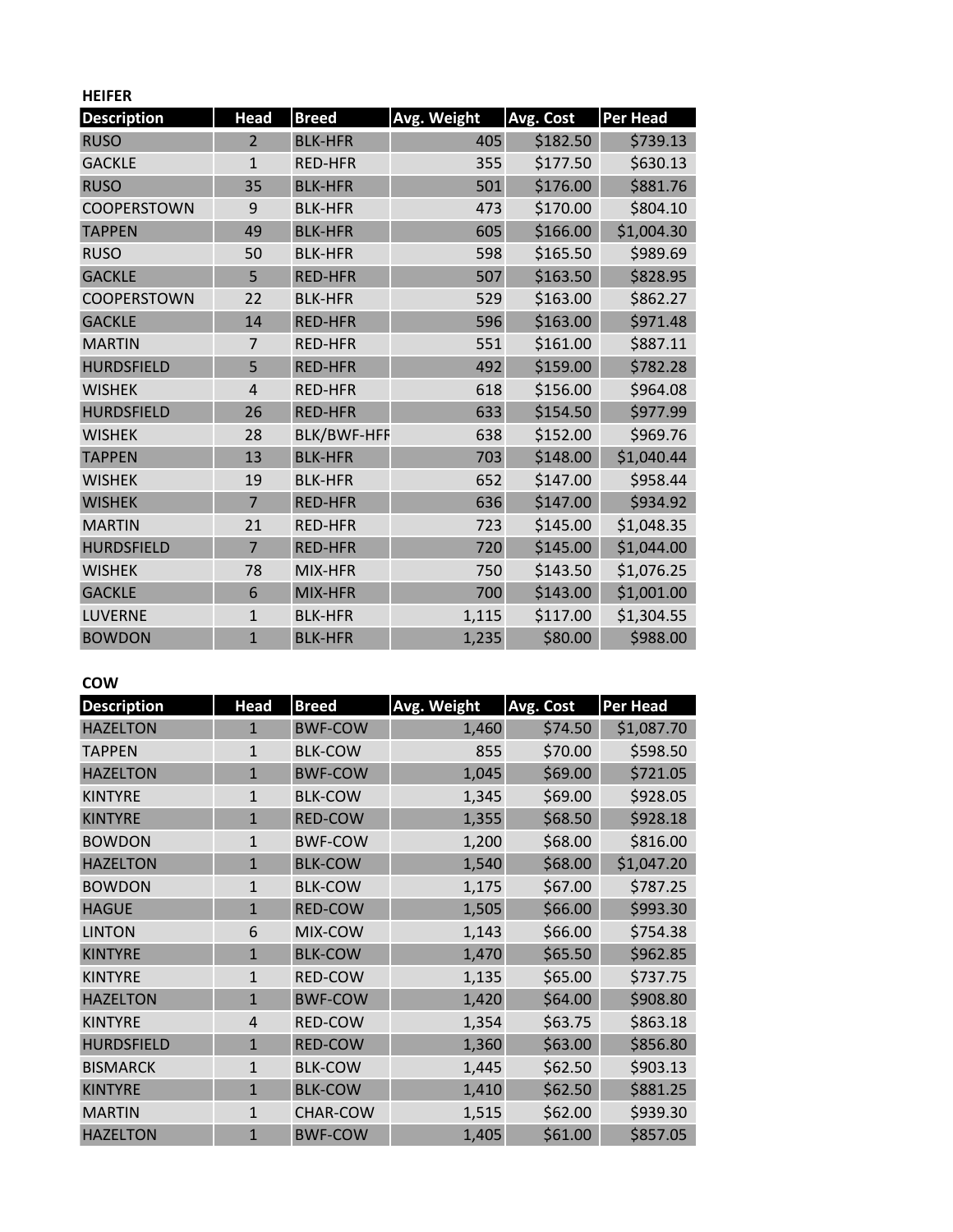| <b>HAGUE</b>      | <b>RED-COW</b> | 1,365 | \$60.00 | \$819.00 |
|-------------------|----------------|-------|---------|----------|
| <b>LUVERNE</b>    | <b>BLK-COW</b> | 1,550 | \$59.50 | \$922.25 |
| <b>HAGUE</b>      | <b>BLK-COW</b> | 1,195 | \$58.00 | \$693.10 |
| <b>BOWDON</b>     | <b>BWF-COW</b> | 1,220 | \$55.50 | \$677.10 |
| <b>HAGUE</b>      | <b>RED-COW</b> | 1,695 | \$54.00 | \$915.30 |
| <b>KINTYRE</b>    | <b>RED-COW</b> | 1,345 | \$54.00 | \$726.30 |
| <b>HURDSFIELD</b> | <b>RED-COW</b> | 1,255 | \$53.00 | \$665.15 |

### **BULL**

| <b>Description</b> | Head | <b>IBreed</b>   | Avg. Weight | Avg. Cost | <b>Per Head</b> |
|--------------------|------|-----------------|-------------|-----------|-----------------|
| <b>KINTYRE</b>     |      | <b>BLK-BULL</b> | 1.570       | \$83.50   | \$1,310.95      |
| <b>TAPPEN</b>      |      | <b>BLK-BULL</b> | 2,100       | \$82.50   | \$1,732.50      |
| <b>TAPPEN</b>      |      | <b>RED-BULL</b> | 1,815       | \$80.50   | \$1,461.08      |
| <b>KINTYRE</b>     |      | <b>RED-BULL</b> | 1,260       | \$79.00   | \$995.40        |

## **HEIFERETTE**

| <b>Description</b> | Head | <b>IBreed</b>   | Avg. Weight | Avg. Cost | <b>IPer Head</b> |
|--------------------|------|-----------------|-------------|-----------|------------------|
| <b>KINTYRE</b>     |      | <b>BLK-HFRT</b> | 1.055       | \$91.00   | \$960.05         |
| HAZELTON           | b    | <b>BLK-HFRT</b> | 1.052       | \$72.00   | S757.44          |
| LUVERNE            |      | <b>BLK-HFRT</b> | 1,200       | \$72.00   | \$864.00         |



Napoleon Livestock Auction - Napoleon, ND AMS Livestock, Poultry, & Grain Market News North Dakota Dept of Ag Mrkt News

Thu Jan 6, 2022

Email us with accessibility issues with this report.

Livestock Weighted Average Report for 1/6/2022 - Final

| <b>AUCTION</b>         |               |               |               |
|------------------------|---------------|---------------|---------------|
|                        | This Week     | Last Reported | Last Year     |
|                        |               | 12/16/2021    |               |
| <b>Total Receipts:</b> | 1,448         | 3.682         | 3,039         |
| <b>Feeder Cattle:</b>  | 1,448(100.0%) | 3,682(100.0%) | 3,039(100.0%) |

Three weeks since last report so no price comparison but both feeder steers and heifers showing an upward trend. Good buyer demand on full loads. Lighter sale due to frigid temperatures. Flesh condition light to moderate. Supply included: 100% Feeder Cattle (71% Steers, 29% Heifers). Feeder cattle supply over 600 lbs was 70%.

#### **FEEDER CATTLE**

|      | STEERS - Medium and Large 1 (Per Cwt / Actual Wt) |        |                    |           |       |
|------|---------------------------------------------------|--------|--------------------|-----------|-------|
| Head | <b>Wt Range</b>                                   | Avg Wt | <b>Price Range</b> | Avg Price |       |
| 5    | 353                                               | 353    | 201.00             | 201.00    |       |
| 15   | 438                                               | 438    | 225.25             | 225.25    |       |
| 20   | 458-489                                           | 477    | 202.00-219.50      | 208.73    |       |
| 18   | 505-539                                           | 524    | 192.00-205.00      | 192.94    |       |
| 59   | 585-594                                           | 592    | 183.50-185.50      | 184.96    |       |
| 111  | 560                                               | 560    | 208.00             | 208.00    | Fancy |
| 72   | 623-648                                           | 626    | 168.00-180.00      | 178.62    |       |
| 285  | 660-669                                           | 665    | 167.50-184.00      | 178.16    |       |
| 89   | 705-745                                           | 729    | 156.00-167.50      | 160.45    |       |
| 139  | 756-797                                           | 777    | 154.75-166.50      | 162.35    |       |
| 12   | 806-832                                           | 817    | 157.50-160.00      | 158.56    |       |
| 100  | 859-874                                           | 864    | 154.50-159.00      | 157.52    |       |
| 35   | 951-983                                           | 978    | 155.50-156.00      | 155.92    |       |